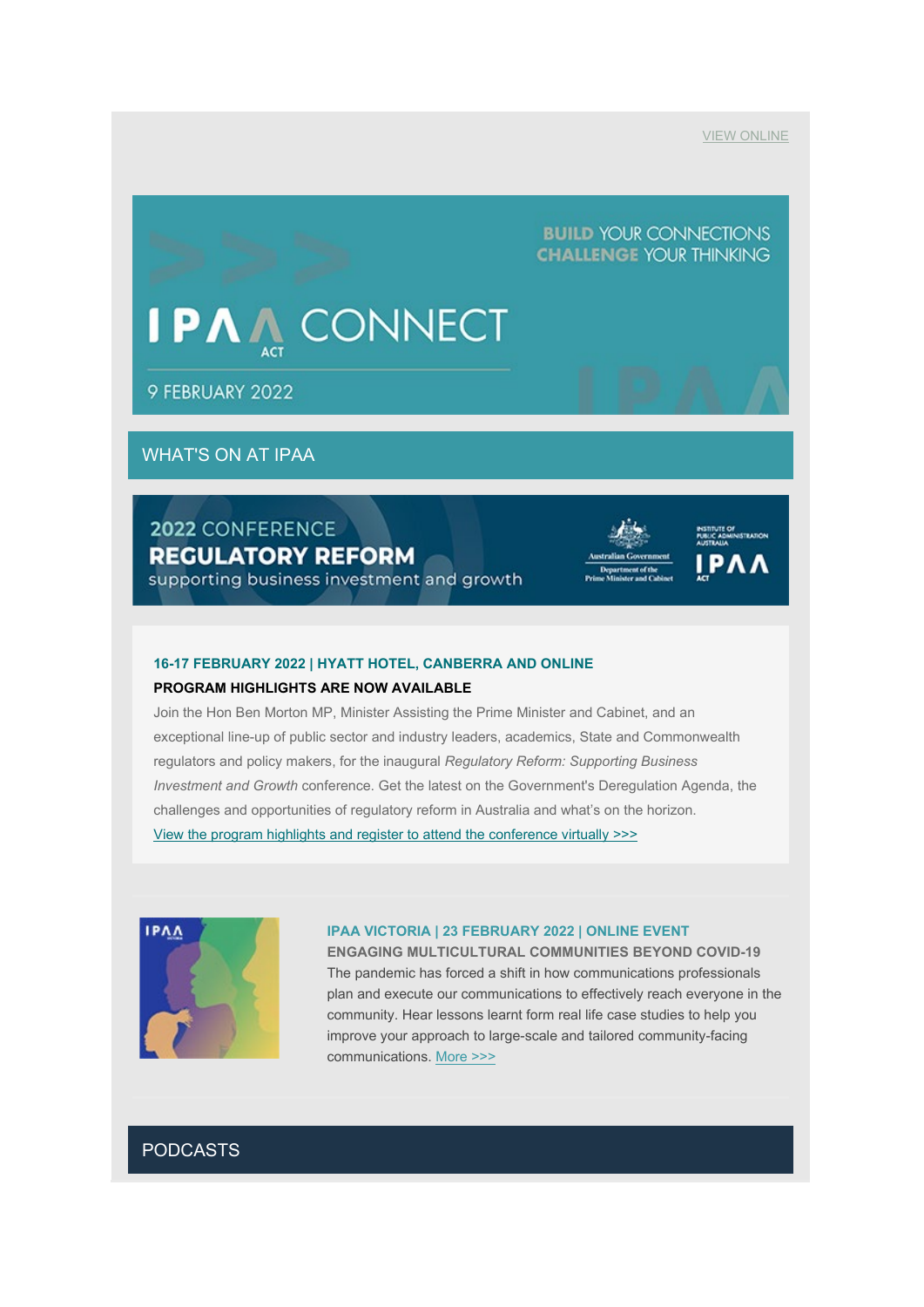# **WORK WITH PURPOSE**

## LATEST EPISODE

#### **'WOMEN IN ECONOMICS' WITH CHERELLE MURPHY AND DR LEONORA RISSE**

The number of women in the field of economics in Australia is disproportionally low. How can we address this issue and encourage more women to work in this sector? And what are the consequences if we don't? In this latest episode we're joined by Cherelle Murphy, Chief Economist at Austrade, and Dr Leonora Risse, Senior Lecturer in Economics at RMIT University and National Chair of the Women in Economics Network. They discuss creating a career in economics; improving gender equality in economics in the public sector; applying the 'gender lens' on economic analysis and policy design; and, the future of women in economics. Listen to the [podcast](https://www.act.ipaa.org.au/workwithpurpose) >>>

### UPCOMING EPISODES

#### MONDAY 14 FEBRUARY 2022

#### **AUSTRALIA'S GLOBAL POSITIONING: ASIA-PACIFIC AND CLIMATE CHALLENGES**

**Professor Brendan Sargeant** | Head, Strategic and Defence Studies Centre, Australian National **University** 

**Katherine Mansted** | Director – Cyber Intelligence and Public Policy, CyberCX

#### MONDAY 28 FEBRUARY 2022

### **THE NATIONAL PLAN TO END VIOLENCE AGAINST WOMEN AND CHILDREN**

**Alison Frame** | Deputy Secretary, Department of the Prime Minister and Cabinet and Co-Chair, National Plan Advisory Group

**Liz Hefren-Webb** | Deputy Secretary, Department of Social Services and Co-Chair, National Plan Advisory Group

# WE ARE HIRING

# Join our team

Make an impact and grow your career whilst working alongside a values driven team who are promoting excellence in the public sector!



**IPAA**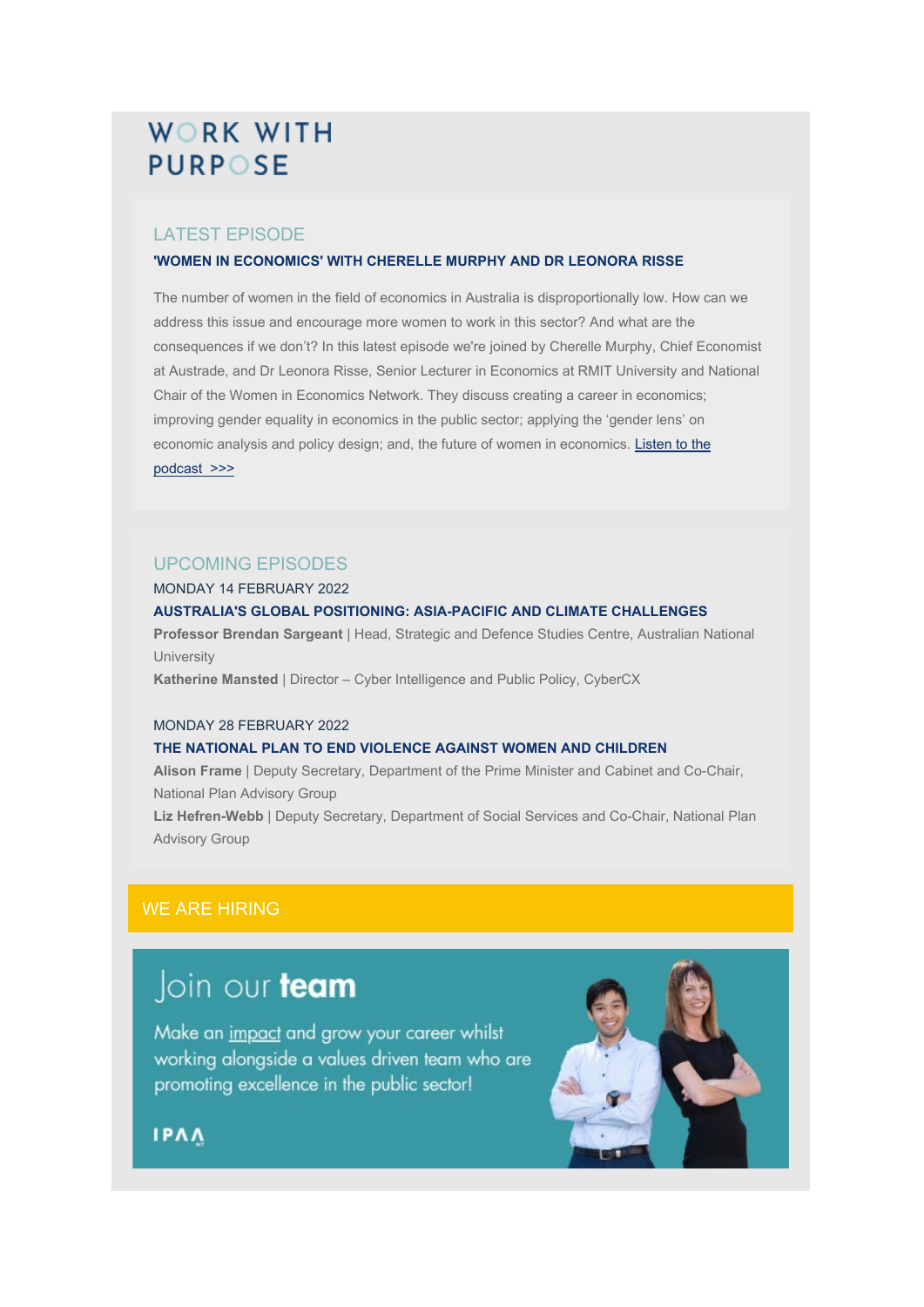Is it time for a career change? Are you a creative problem solver who thrives on engaging with stakeholders and building strong relationships? We are looking for a **Program Director** to design and deliver our suite of programs and events. View the application details on **[SEEK >>>](https://www.seek.com.au/job/55826189)** 

### NEWS AND RESOURCES



**EXPLORING A NEW WAY TO LISTEN TO COMMUNITIES** People do not always feel adequately 'listened to' by the public sector or government. This article, from Apolitical, uses a case study to explore the steps used to deeply listen to people in communities, by capturing the words and conducting a sense-making session to identify key themes and messages. [More >>>](https://apolitical.co/solution-articles/en/exploring-a-new-way-public-services-can-listen?utm_campaign=Weekly%20Briefing%20%E2%80%93%20Platform&utm_medium=email&_hsmi=200016326&_hsenc=p2ANqtz-_9eZLkPurqikS-qaHfJif4EwBqjQUE9AUCGGH2k-CWQJglWRENsFaHMmne8tvyDDOfaxwN4ettBLj6M_9ZquG9o0TwtH_1ET9NpBm00DytbLW6WgI&utm_content=200016326&utm_source=hs_email)



**POLICY UPSKILL: LEARN THE BASICS OF IMPACT ANALYSIS** Ensure your new policy proposal is backed by solid evidence. The [Office](https://obpr.pmc.gov.au/)  [of Best Practice Regulation](https://obpr.pmc.gov.au/) has released *Impact Analysis 101*. Created for policy makers, this series of animations and resources answers common questions on the Australian Government's impact analysis process[.](https://obpr.pmc.gov.au/video-category/impact-analysis-101) [More](https://obpr.pmc.gov.au/video-category/impact-analysis-101)  [>>>](https://obpr.pmc.gov.au/video-category/impact-analysis-101)



**APS COMMISSIONER'S UPDATED DIRECTIONS NOW IN EFFECT** The Australian Public Service Commissioner's Directions 2022 commenced on 1 February 2022. The updated Directions prescribe standards that Agency Heads and APS employees must comply with, and support APS agencies to enhance integrity measures, conduct recruitment activities and undertake performance management. [More >>>](https://www.apsc.gov.au/working-aps/commissioners-directions)

# IN CASE YOU MISSED IT

## **FUTURE LEADERS SUMMIT | MASTERCLASS: RESILIENCE, WELLBEING AND BURNOUT 26 NOVEMBER 2021**

Before we get too far into another hectic year, we thought we'd bring you a refresher on personal resilience by revisiting last year's Future Leaders Summit, presented by IPAA ACT's Future Leaders Committee. In this masterclass on resilience, facilitator **Lizzie Nichols**, Senior Manager at Deloitte, is joined by **Paula Allen**, Global Leader, Research and Total Wellbeing at LifeWorks. They discuss the key insights and findings from a recent LifeWorks and Deloitte Canada report on wellbeing and resilience in senior leaders, during post pandemic workplace recovery.

Lizzie then leads a panel discussion with **Andrew Colvin APM OAM** Partner and Financial Advisory at Deloitte, Former National Coordinator with the National Bushfire Recovery Agency and also is the Former Commissioner of the Australian Federal Police and **Kirsten Watson,** Partner in charge of Human Capital at Deloitte and the Former Chief People Officer at Transport for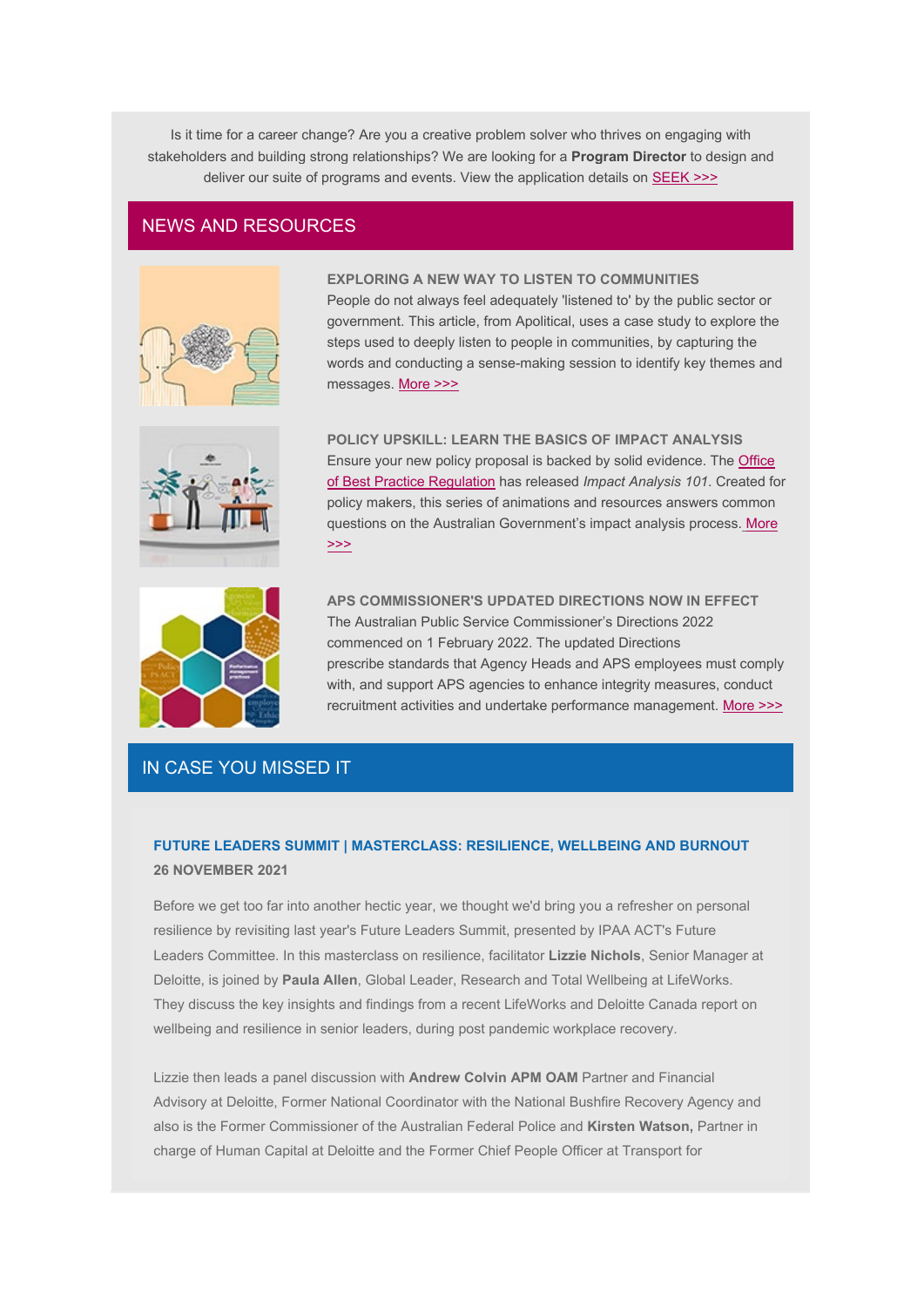NSW. They speak candidly about their own crucible moments and personal journeys with resilience and burnout. Listen to the [podcast](https://soundcloud.com/ipaaact/ipaa-act-2021-future-leaders-1) below, read the [transcript](https://vs286790.blob.core.windows.net/docs/2021%20Future%20Leaders/IPAA%20ACT%20Transcript_Future%20Leaders%20Summit_Panel_Resilience,%20Wellbeing%20and%20Burnout.pdf) or catch the full Future Leaders Summit on the **IPAA website**.